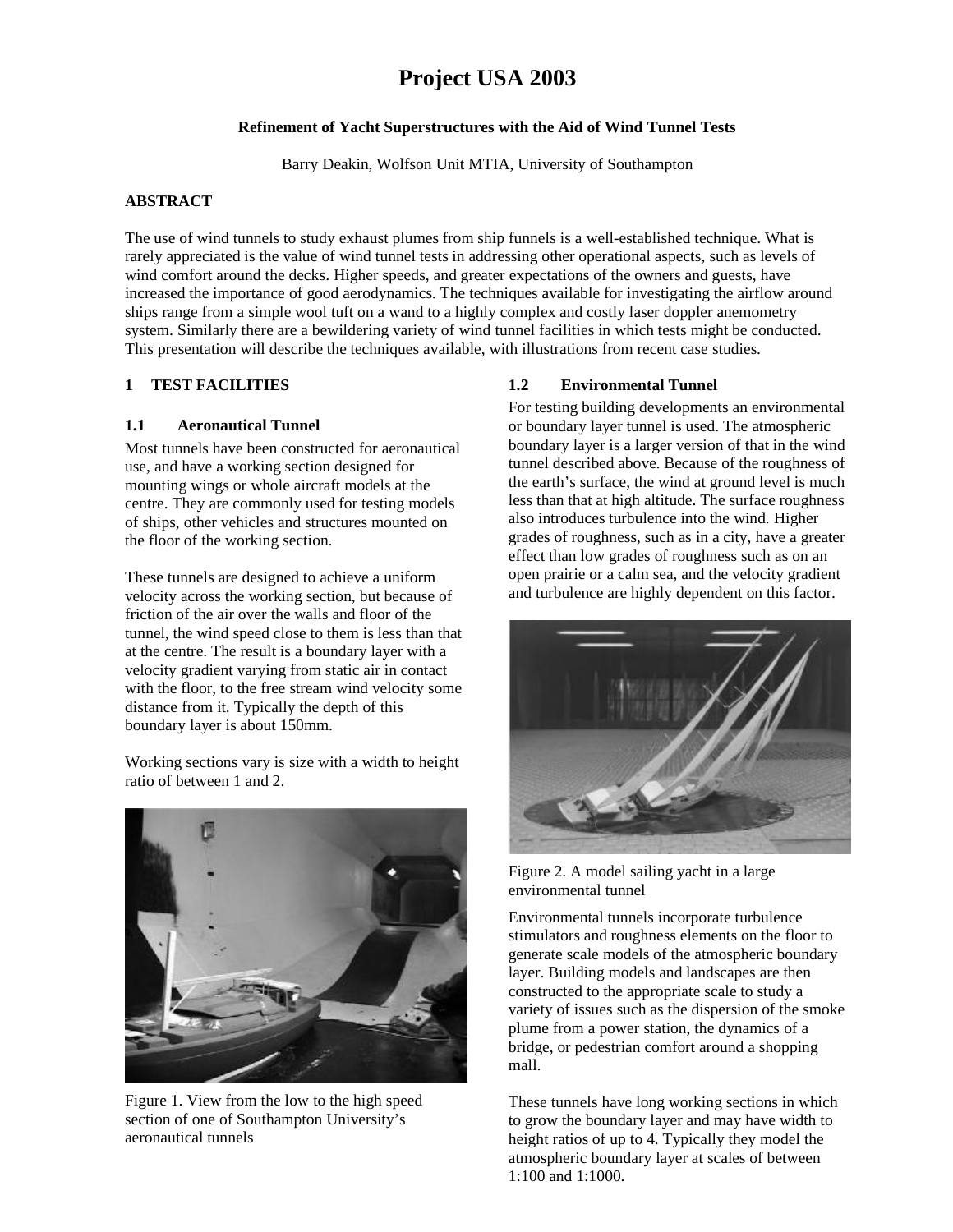### **1.3 Moving Ground Tunnel**

In order to simulate the aerodynamics of a moving vehicle it is desirable to eliminate any boundary layer because in real life the vehicle is moving through relatively still air and so there is no velocity gradient to model. There are a number of ways to achieve this but the most common is the use of a moving ground facility in an aeronautical tunnel. This is simply a conveyor belt that moves at the same speed as the air, preferably with a suction box upstream of it to remove the boundary layer at that point. The vehicle model is then supported above the belt, often with wheels running on the belt if their effect on the airflow is significant, for example on a racing car.



Figure 3. Power boat model suspended over a moving ground belt



Figure 4. Typical velocity gradients found above the floors of wind tunnels

# **1.4 Application to Yacht Testing**

All of these types of tunnels may be suitable for modelling ship aerodynamics and each offers certain benefits.

If the tests are to simulate conditions when the yacht is stationary, for example to study passenger comfort when at anchor, an environmental tunnel might offer the best aerodynamic representation. Unfortunately few tunnels of this type are large enough to enable tests at a scale adequate to model details and their effects with accuracy. For example, if a scale of 1:100 is the largest that can be achieved, a model of a 50 metre yacht will be just half a metre long, with the head of a seated person just a centimetre above the deck.

It is more likely that tests will be required to simulate conditions when the yacht is under way. When under way the yacht may be operating in an ambient wind from some heading, with a boundary layer and its associated velocity gradient. To this will be added a wind vector, which is constant with height, resulting from the forward speed of the yacht. If the ambient wind is from ahead the sum of these is simple to visualise, with a wind speed at ground level equal to the speed of the yacht, and with speed increasing with height, reaching a maximum at some point above the yacht. If the ambient wind is from some other heading, the sum of the two results in a twist in the apparent wind direction. For example, with the wind on the beam, the wind at ground level will be equal to the yacht's speed, and its apparent direction will be from ahead. At the mast head there will be the same component from ahead combined with the ambient beam wind component, resulting in an apparent wind of greater speed from off the bow. This twist in the wind is commonly referred to by yachtsmen as wind shear. To model this accurately is a difficult problem, which is now being tackled in specialised twisted flow wind tunnels, such as at Auckland University, for the purpose of racing sail development.



Figure 5. A racing yacht model in the Auckland University twisted flow tunnel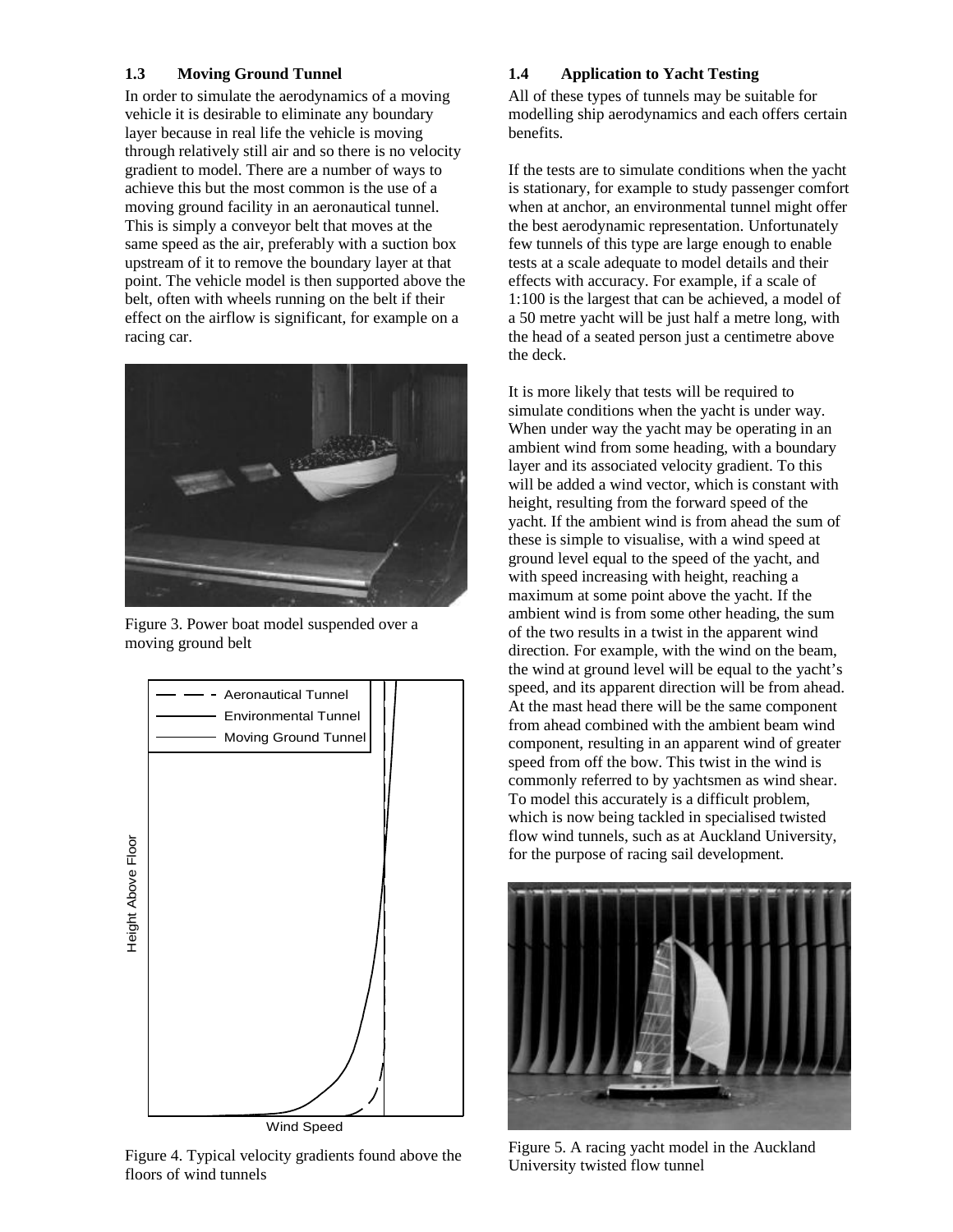The potential number of combinations of yacht speed, ambient wind speed, and wind heading are infinite, and so going to extreme lengths to simulate one particular combination becomes rather unproductive.

The aeronautical tunnel offers a good compromise in simulating the situation on a moving yacht. There are a number of tunnels available with working sections large enough to model motor yachts at large scale, between 1:10 and 1:50. At such a scale the depth of the boundary layer is similar to the depth of the hull of the model, and the superstructure is in uniform flow.

If the yacht is capable of very high speed it may be appropriate to suspend it over a moving ground, particularly if the flow beneath the hull is of importance, perhaps for the measurement of aerodynamic lift and drag.

# **2 MODELS**

It may be possible to press into service a display model of the yacht, but practical test constraints are likely to result in a dedicated wind tunnel model.

## **2.1 Scale**

The scale will be dictated by the choice of test facility and the test requirements. For a study of the wind comfort the model should be built to the largest scale possible for the tunnel. If it is also required to measure forces the scale may be restricted by the capabilities of the measuring equipment.

### **2.2 Level of Detail**

The level of detail will be governed to some extent by the scale, but it is unlikely to be worthwhile including fine details such as railings and small fixtures. Generally the model should incorporate features such as bulwarks, deck overhangs, coamings, structural pillars, tenders, masts, communication domes, etc. If the tests are to address the flow around seating or dining areas, the deck furniture should also be modelled.

#### **2.3 Surface Finish**

The growth of the boundary layer over the surface of the model is dependent on the Reynolds number and, ideally, tests should be conducted at the full scale Reynolds number in order to ensure that the flow is correctly represented.

Reynolds number = speed x length / viscosity.

Because the length of the object is reduced by the model scale, the wind speed should be increased by the same factor. This is not practical and so tests are conducted at Reynolds numbers significantly less than full scale. This may cause problems with flow over smooth contoured surfaces, such as found on some modern yacht superstructures. The effects are

minimised by increasing the roughness of the model surface relative to that at full scale.

Construction using foam insulation slabs offers the advantages that they are simple to shape and have a texture that gives the model the required degree of surface roughness.

If smoke flow visualisation is to be used the model will need to be finished in dark colours to provide a suitable background. If laser flow measurement techniques are to be used the finish will need to be black.

### **2.4 Alternative Arrangements**

It is normally fairly straightforward to model any alternative superstructure configurations that are being considered, using removable modules and components.

If some feature of the design appears to generate undesirable flow conditions it is normal practice to try a number of modifications to it during the course of the tests. It is convenient to use readily available materials such as tape, card, aluminium plate or plasticene with which one can quickly fashion some modification and assess its effect. Such modifications to the yacht, even if constructed in prototype form using disposable materials, might cost more than a modest wind tunnel programme, and it would be more difficult to assess and measure their effect outside the controlled environment of the tunnel.

# **3 FLOW VISUALISATION**

Measurements of the flow are very important, but the experimenter and designer will quickly gain a much more comprehensive understanding of the airflow if they can see it. There are many ways of visualising flow, the following being the most commonly used in ship testing.

# **3.1 Tufts**



Figure 6. Wool tufts to visualise surface flow pattern

The simplest form of flow visualisation is by the use of tufts of wool, magnetic audio tape, or similar lightweight material about 50mm long. These may be attached to the model to indicate the local flow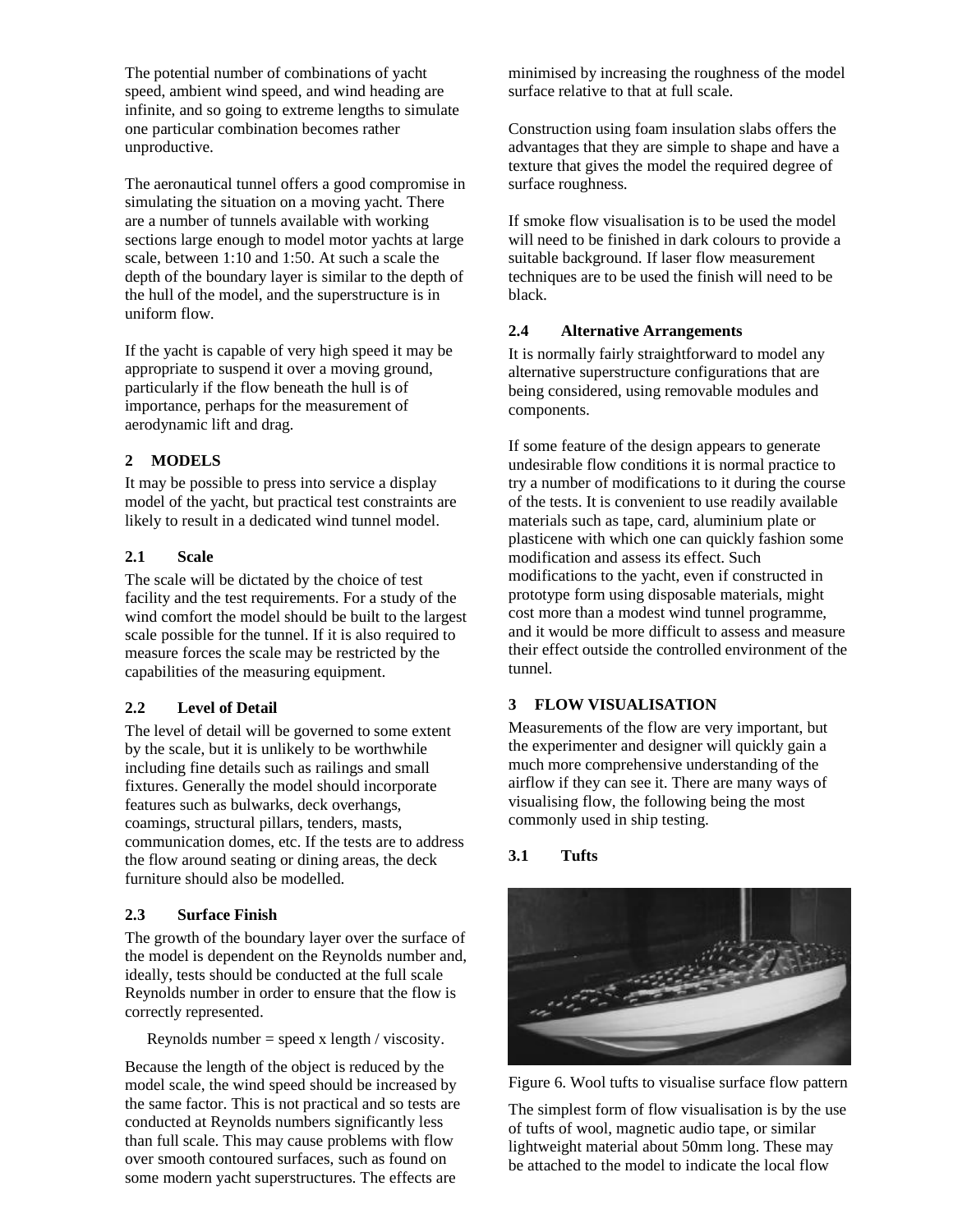direction on the surface, or to a wand that the experimenter can move around the model to explore the flow off the surface.

# **3.2 Smoke Wand**

With a smoke wand the experimenter can observe the flow direction and turbulence along a streamline over the model. This gives a clearer image of the flow characteristics than a wool tuft on a wand, particularly because of the greater useful length of the smoke trail, which may be up to a metre.



Figure 7. Yacht designer David Pedrick using a hand held smoke wand

# **3.3 Exhaust Smoke**

To study the trajectory of engine exhausts, a theatrical smoke generator is connected to the model exhaust outlets via a fan and valve system to control the exhaust flow rate. Observations of the smoke plume provide information on its trajectory and degree of mixing with clean air.

# **4 LOCAL VELOCITY MEASUREMENT**

# **4.1 Hot Wire Anemometry**

The hot wire anemometer is one of the commonly used methods of measuring local wind speed and turbulence. It incorporates a very fine wire a few millimetres long mounted on a forked probe. A current is passed through the wire and its resistance is monitored. Air flow over the wire cools it and alters the resistance. Unfortunately the relationship between flow speed and resistance is complex and so the instrumentation is expensive and calibration must be conducted carefully. The probes are very suitable when a traversing mechanism is used to position them precisely, but they are extremely delicate and not ideally suited to being placed manually into confined locations on a model.

# **4.2 Thermal Anemometry**

The thermal anemometer represents a more recent development. It incorporates a small thermistor in a bead, usually mounted in a flexible probe on a telescopic wand. This is a much more robust probe and will tolerate the knocks of a quite careless

experimenter. The instrument may not be as precise as a hot wire anemometer, and does not give information on turbulence, but is a very practical tool with adequate accuracy for the measurements required in yacht testing.

# **4.3 Laser Doppler Anemometry (LDA)**

When accurate measurements of the flow are required, and the presence of an experimenter near the model, or a probe at the measurement site, would have an unacceptable effect on the flow, laser doppler anemometry may offer the solution.

A laser beam is split and focussed at the location of interest and the flow through that area is seeded with a tracer, such as smoke particles. An optical receiver detects light reflected from the tracer particles and instrumentation interprets the interference patterns produced to determine the flow speed and direction. Continuous sampling enables a study of the time history and turbulence in the flow at that location.

The technique provides a high level of accuracy but alignment of the optical equipment is critical and can prove extremely time consuming. A precision traversing system is required to enable measurements at a series of points so that information can be built up over a region of the flow.

The technique is appropriate for extensive research projects or contracts with a large budget, as might be the case for a naval ship, but is unlikely to be cost effective for a yacht.



Figure 8. Laser doppler anemometry on a flight deck in the Bristol University tunnel

# **4.4 Particle Image Velocimetry (PIV)**

This technique also uses a laser and smoke to seed the flow, but the laser is focussed into a thin sheet in the region of interest. The laser sheet is viewed by a camera controlled by a computer, which acquires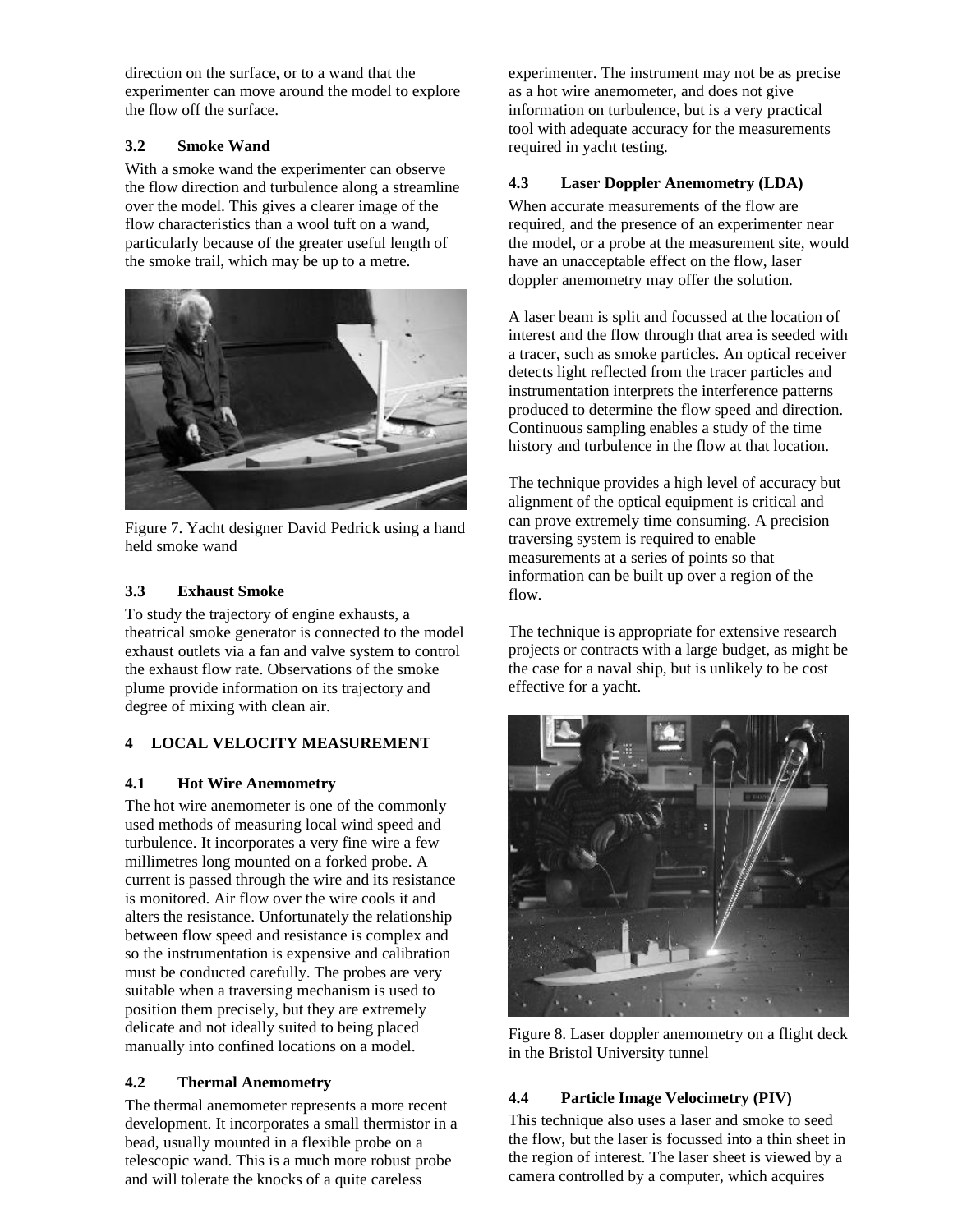two images in rapid succession. By tracking the movement of smoke particles across the plane, the system determines the flow speed and direction within the plane.

As with LDA, this system still requires careful alignment and setting up of the optical components, but it has substantial benefits, in particular the information is obtained for the flow across an entire plane, at perhaps 200 points simultaneously, rather than at a single point. The measurement is 2 dimensional, and there is no measure of the flow orthogonal to the plane, so three dimensional measurements require the use of orthogonal planes. Traversing the system to obtain images of successive planes gives comprehensive information on the flow through a three dimensional volume. The image gives an instantaneous measure of the flow, and successive images enable a measure of the turbulence, although the sampling rate is much lower than that of LDA.

### **5 LOCAL PRESSURE MEASUREMENT**

It may be of interest to determine the local pressures at certain locations. This is common practice on building developments to determine the fastenings required for cladding a structure, but this is unlikely to be the case on a yacht. Pressures at exhaust outlets and vent locations may be of great assistance in specifying ventilation system components and designing exhaust arrangements.

It is a simple matter to install a small tube in the model, with an opening flush with the surface at the location of interest, and monitor the pressure with a sensitive transducer.

#### **6 EXHAUST PLUME TESTS**

These tests indicate whether the exhaust gases are likely to result in soiling of the yacht's structure, cause a nuisance on working or recreational areas of exposed decks, or be drawn into ventilation inlets.

Generator exhausts, as well as those of the main engines, should be modelled, and perhaps even vent outlets, such as those from the galley, are worthy of consideration if they might impinge on recreational areas.

The technique used is to match the mass flow rate of the exhaust to that of the ambient wind. There are of course an infinite number of combinations of apparent wind speed, heading, and engine duty, and to attempt to cover these with a matrix of tunnel speeds, headings and exhaust flow rates would generate a very costly test programme. At the Wolfson Unit, it has been found most efficient to fix the exhaust flow rate, and progressively increase the wind tunnel speed until the exhaust plume is seen to interfere with some part of the yacht. This

combination then represents the critical ratio of exhaust flow rate to apparent wind speed at that heading.

The critical ratio may be representative of operation in a low wind speed with the engines at low power, or at full duty in a strong wind. Armed with this information the designer can decide whether the critical ratio is likely to be encountered frequently and therefore whether the situation justifies relocation of the exhaust or modification of the adjacent structure.

The wind speed at the critical ratio may be representative of a full scale speed at which the exhaust trajectory is no longer a concern. For example, the exhaust plume from a funnel will have a progressively lower trajectory as wind speed from ahead increases. It may reach the level of the sun deck with an apparent wind speed of 40 knots, but at this speed guests are unlikely to be out on the exposed deck and the only consideration would be possible soiling of the structure there.

It is not practical to model the buoyancy effects of a hot exhaust in a conventional wind tunnel, but the buoyancy tends to influence the far field trajectory and mixing of the plume, and it is generally the near field that is of interest on a yacht.



Figure 9. Exhaust plume trajectory interfering with the aft end of the sun deck

Figure 9 illustrates the problems that may occur with exhausts from funnels above the superstructure. This is a model of a 76m motor yacht for DML, with naval architecture by Laurent Giles. Adjustments to details of the funnel structure eliminated the problem.

Figure 10 shows tests for Martin Francis, designer of Eco and the modifications to transform it to Katana. The possibility of moving the gas turbine exhausts to the aft end of the owner's deck were studied, and the photographs show two options for exhaust outlet configurations, with very different plume behaviour.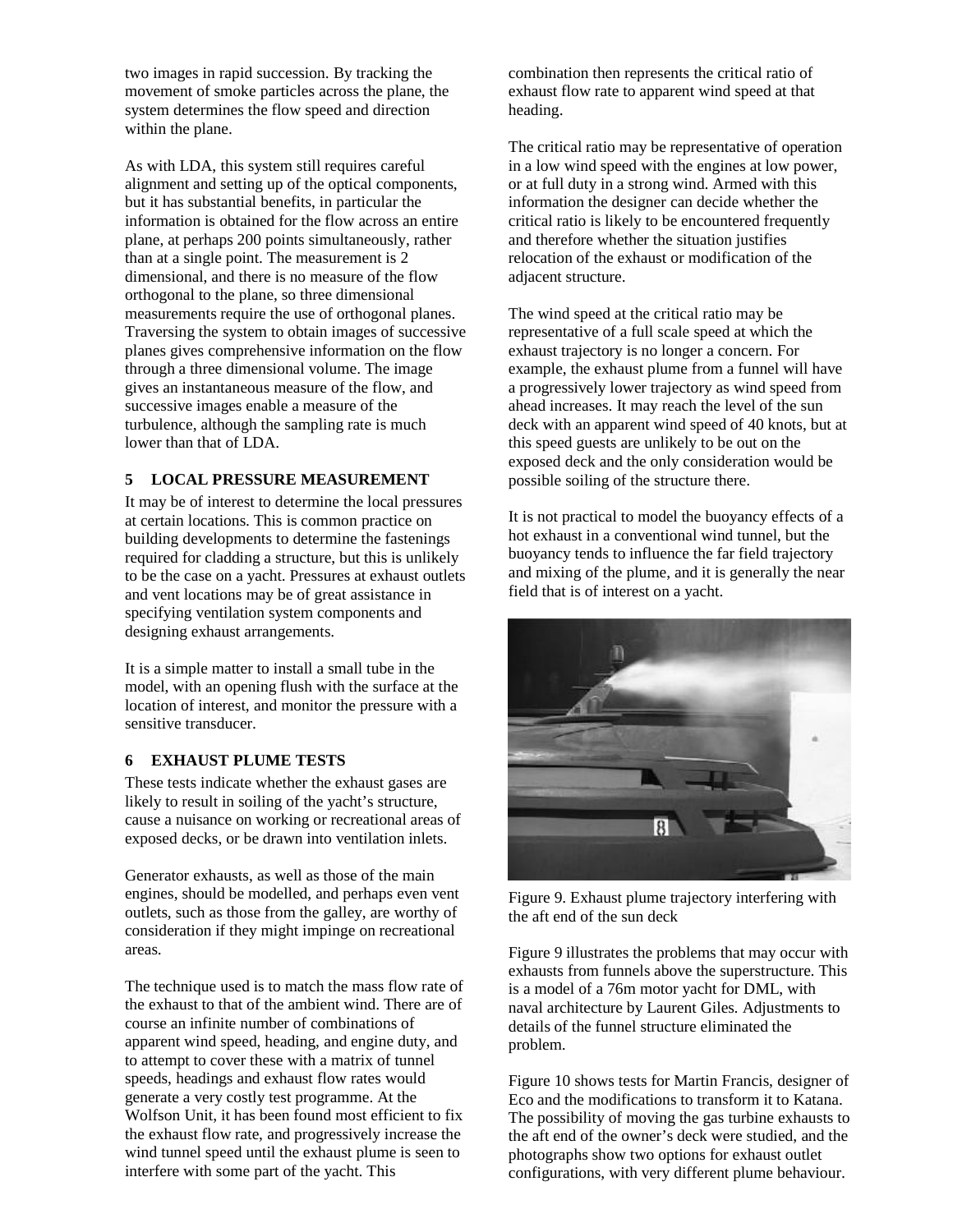



Figure 10. Study of alternative gas turbine exhaust arrangements

#### **7 PASSENGER COMFORT TESTS**

Passengers' perception of environmental comfort is affected by the temperature, humidity, sunlight and wind speed. Of these, temperature is of surprisingly little importance, whereas wind speed is fundamental.

Measurements can be made of the local wind speed at a number of locations at which passengers might relax, dine, sunbathe or move about the decks. The measured velocities are compared with a reference value, usually in the free stream ahead of the model at the standard height of 10 metres which is used by meteorologists for quoted wind speeds. The local wind speeds typically will be less than the free stream value, except where the flow is accelerated over some part of the yacht that has little or no shelter, or funnelled into a restricted area.

As with exhaust plume tests, the possible combinations of yacht speed, wind speed and heading are infinite, but it is sufficient to conduct tests at discrete headings for a single wind tunnel speed. The ratios of local wind speed to free stream speed will remain valid for all speeds.

If the tests are to simulate comfort with the yacht under way, it is unlikely that an apparent wind direction from abaft the beam will be relevant, and the tests should be predominantly for head and bow wind headings. This is particularly true for high speed craft, as the polar plots of Figure 11 demonstrate. The left hand graph presents the

apparent wind speed and heading for a yacht under way in 15 knots of true wind. An apparent wind from ahead is denoted 0 degrees. For a yacht travelling at 10 knots into the wind the apparent wind from ahead is 25 knots, and as the yacht turns downwind the wind speed progressively reduces until it is 5 knots from astern. If the yacht increased its speed to 20 knots and repeated the manoeuvre, the apparent wind direction would remain within the range of 0 to 45 degrees from ahead. With further increases in the yacht's speed the apparent wind speed and direction are dominated by it, until at a speed of 40 knots the apparent wind direction remains less than 25 degrees off the bow.



Figure 11. The apparent wind speed and direction on board a yacht travelling in 15 knots true wind, with true wind angles ranging from ahead to astern.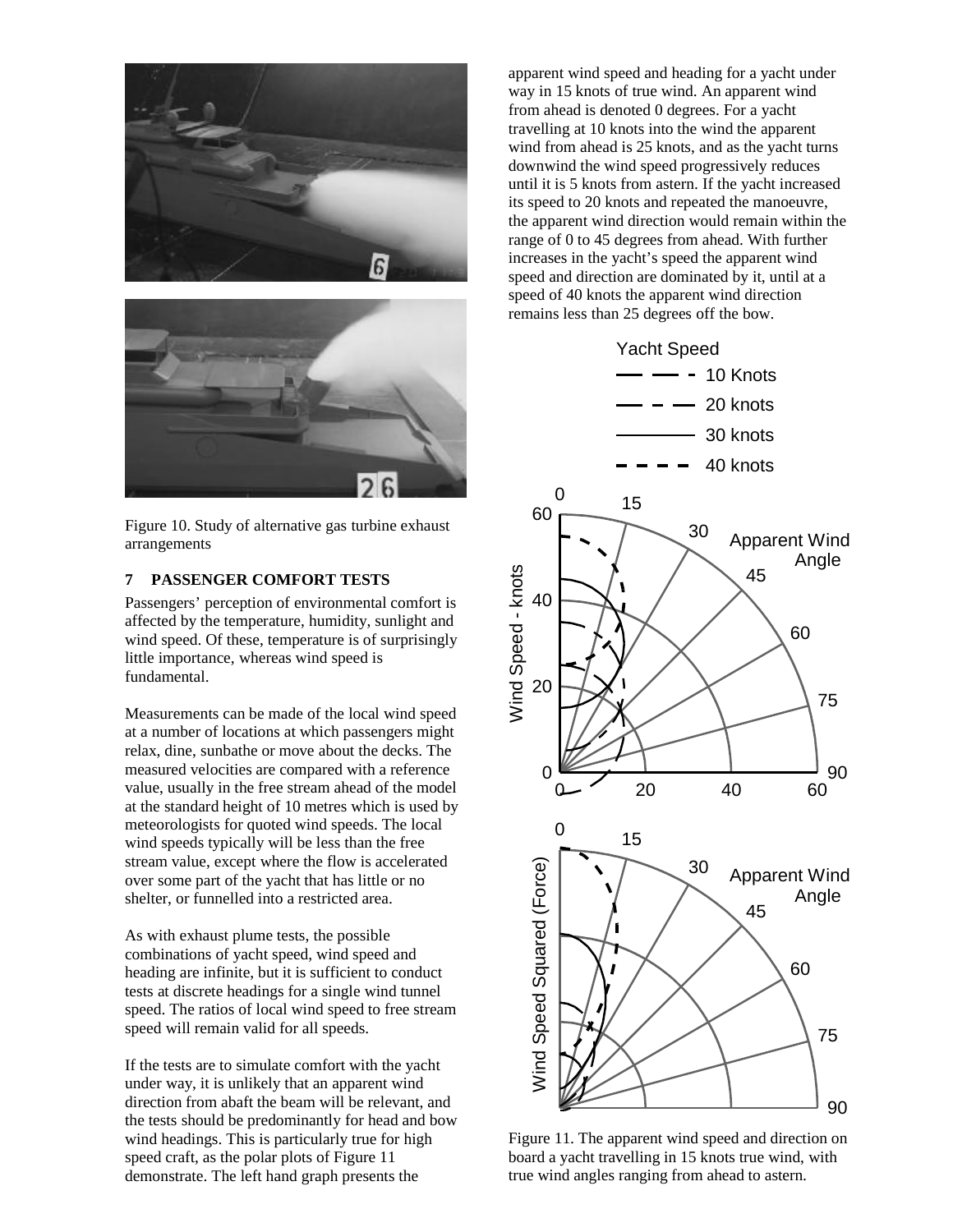The second plot of Figure 11 presents the same data, but with the wind speed squared. This is representative of the wind pressure or force, and is therefore more relevant to the perception of a person walking about the decks of a high speed vessel. It is interesting to note how this further reduces the relative magnitude when the apparent wind is from aft or on the beam, reinforcing the argument that it may not be appropriate to test high speed craft at wind headings of more than 30 degrees.

Figure 12 shows an example of the kind of information that can be acquired quickly with a thermal anemometer, and its value in optimising detailed design. Local wind velocities were measured over a range of heights at the fly bridge helm position to study the effectiveness of the windscreen. With the screen moved forward 500 mm the wind speed at normal head height, 1.6 to 1.8 metres, was reduced by about 50%. This will represent a significant benefit in comfort for the helmsman and anyone accompanying him. The effects of such a modification to the yacht would have been difficult to predict, and such a modification at full scale might have been extremely costly. The tests occupied less than an hour of wind tunnel time, including the model adjustments, and therefore represent very good value as part of the overall programme.



Figure 12. Variation of local wind speed with height at the fly bridge helm position

A typical model modification, one that was quickly fitted and assessed, is illustrated in Figure 13. An area designed for relaxation, which would be rather exposed when motoring, was improved by a simple vertical screen. The wind speeds at head height of seated guests were reduced to about 25% of their values without the screen.

Using the model shown in Figure 7, twenty five different model configurations were assessed during a two day wind tunnel programme. These included a variety of windscreen, cockpit screen and bimini

designs. The design was for a 42 metre motor-sailer capable of 25 knots under power. With the owner's desire to maintain open style cockpits typical of conventional sailing yachts, wind comfort was given a high priority.





Figure 13. A screen fitted to deflect wind upwards and improve the wind comfort in an area of exposed seating

#### **8 HELICOPTER OPERATIONS**

The wind velocity and distribution over the flight deck may be studied using the simple techniques described above, but this may not be adequate for a vessel that is very reliant on its helicopter operations, be it for business or naval use.



Figure 14. PIV measurement on the centreline plane of a naval vessel during helicopter approach

PIV measurements of the wind field offer excellent analysis and imaging opportunities. They provide information for the designer and the helicopter operator on the conditions on deck and along typical flight paths. Figure 14 presents a PIV measurement obtained with a model of a naval ship and a